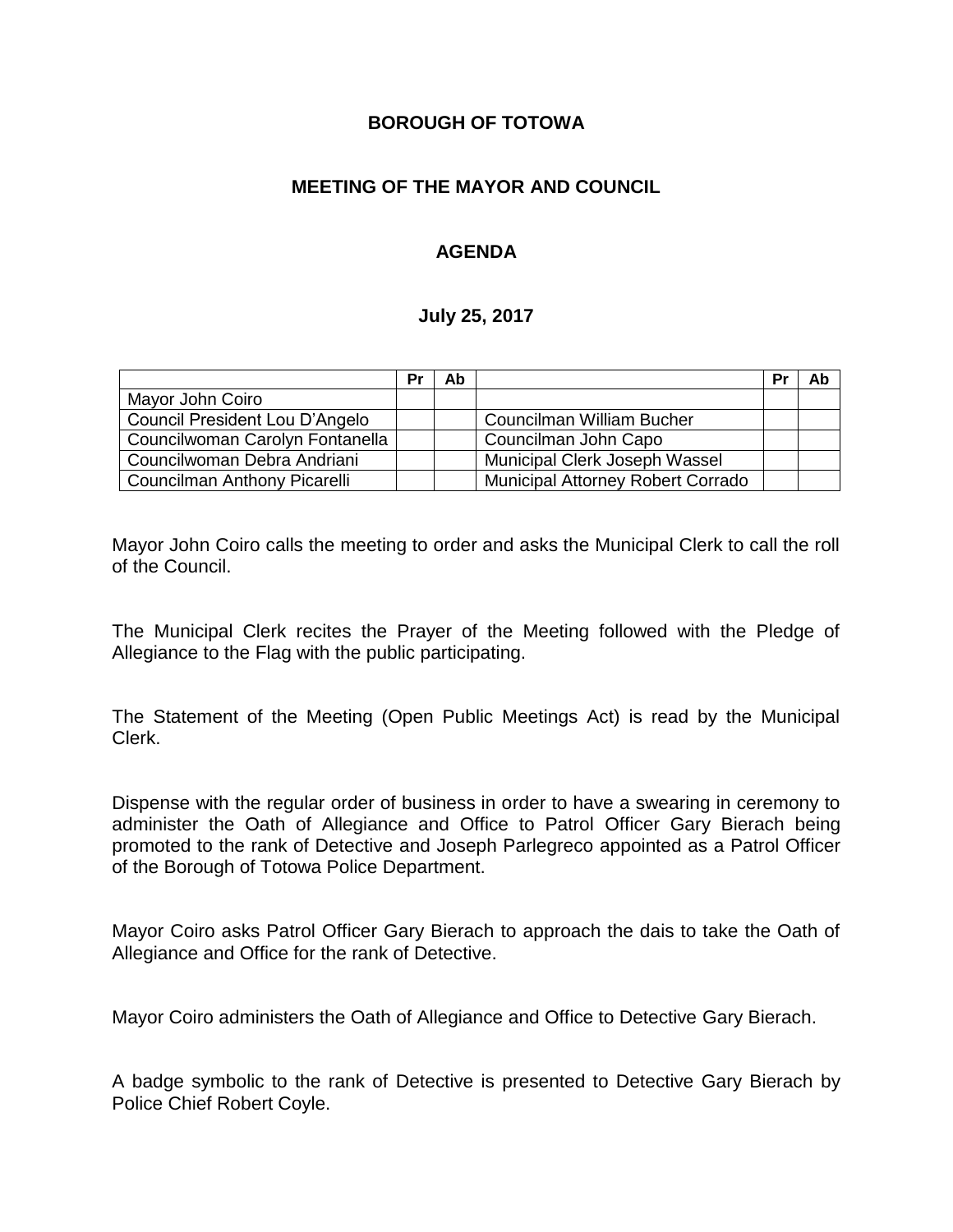Congratulations are extended to Detective Gary Bierach.

Mayor John Coiro asks Joseph Parlegreco to approach the dais to take the Oath of Allegiance and Office for Patrol Officer.

Mayor John Coiro administers the Oath of Allegiance and Office to Patrol Officer Joseph Parlegreco.

A badge symbolic to the rank of Patrol Officer is presented to Patrol Officer Joseph Parlegreco by Police Chief Robert Coyle.

Congratulations are extended to Patrol Officer Joseph Parlegreco.

Recess.

Revert to the regular order of business.

Report from Members of the Council, Municipal Clerk and Municipal Attorney.

**CITIZENS HEARD:**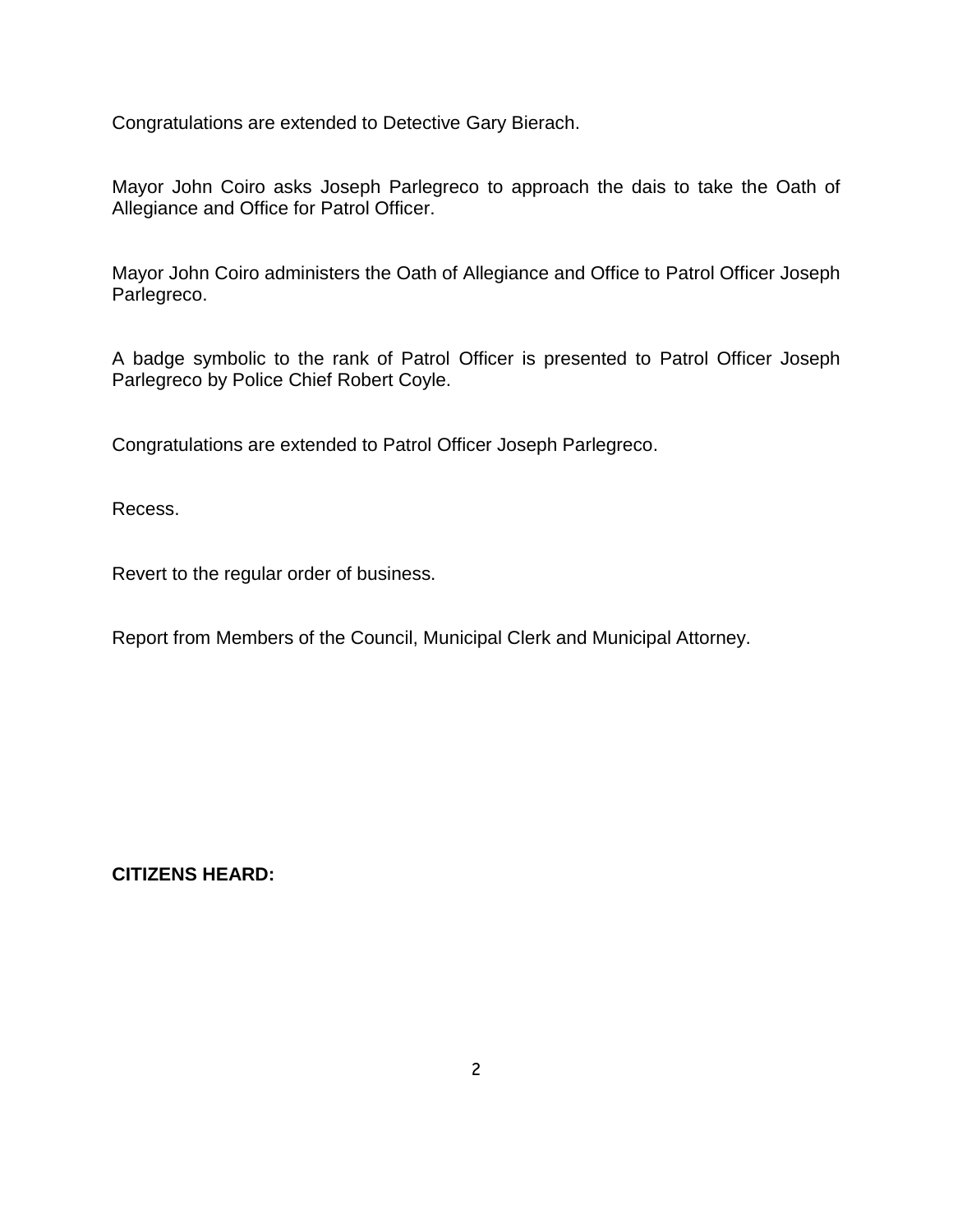Minutes of the Mayor and Council for the meeting of July 11, 2017.

# **COMMITTEE ON FINANCE: PICARELLI, D'ANGELO, FONTANELLA.**

Resolution No. 2017-16 for the payment of bills.

# **COMMITTEE ON PUBLIC SAFETY: D'ANGELO, FONTANELLA, BUCHER.**

Resolution Of The Borough Of Totowa Authorizing The Payment Of Terminal Leave Benefits To Scott R. Titus.

### **COMMITTEE ON PUBLIC WORKS: BUCHER, CAPO, PICARELLI.**

Recommendation of DPW Superintendent Jim Niland for a grade increase for DPW Laborer Josko Huljev from Grade 2 to Grade 1.

# **COMMITTEE ON ENG. & PUB. PROPERTY: FONTANELLA, ANDRIANI, D'ANGELO.**

No report.

### **COMMITTEE ON LIAISON & INSPECTION: ANDRIANI, BUCHER, CAPO.**

Approve the 2017 Open Space & Farmland Preservation Trust Fund Agreement between the Borough of Totowa and County of Passaic for the PAL Fields Playground.

### **COMMITTEE ON LEG. & ORDINANCES: CAPO, PICARELLI, ANDRIANI.**

Resolution Authorizing Massage Establishment License For JGN Massage, LLC Doing Business As Elements Therapeutic Massage.